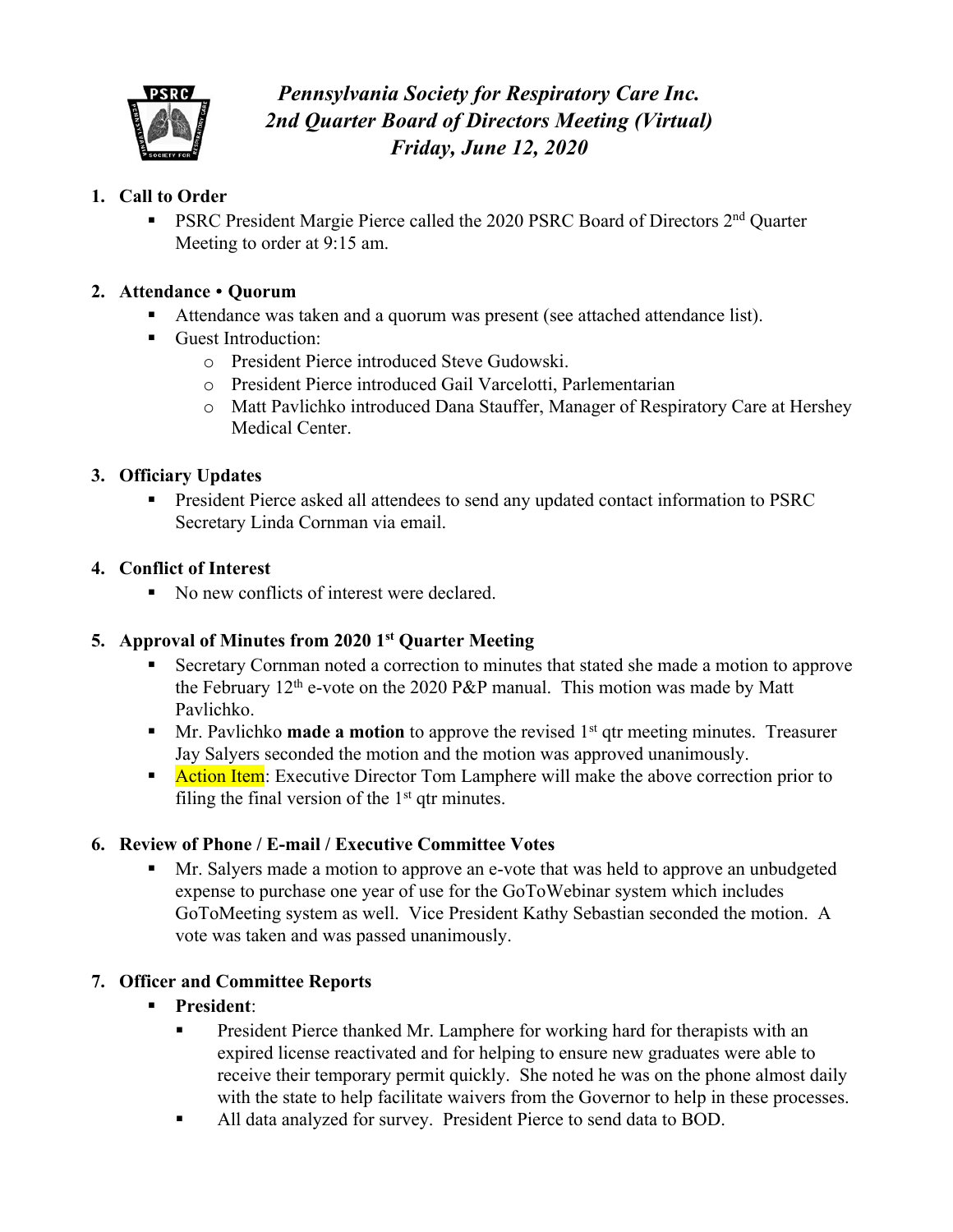- § **Executive Director:** 
	- § Mr. Lamphere noted this has been the busiest Quarter he's had in a long time! Cancelling events, transitioning to on-line events, hundreds of emails and calls.
	- Continued working with Legislative Chair and President on reviewing proposed legislation. LOTS of time spent working with State Board of Medicine on reactivation of expired RT licenses and getting new graduates licensed ASAP.
	- Reaching out to members prior to their license expiration.
	- § As of 6/8/2020: Active Members: 3,045 Student Members: 301 Other Members: 54. As of 6/13/19: Active Members: 3,105 Student Members: 261 Other Members: 67
	- § No membership committee report, as the new Committee Chair Alyssa Pierce not yet oriented to role. Per Mr. Lamphere membership numbers are holding steady.
		- § Ms. Napolitano inquired about Automatic Renewal. Mr. Lamphere asked Mr. Conrad and President Pierce to ask HOD about Automatic Renewal of AARC membership.
			- **Action Item:** Mr. Conrad to see if any further information regarding Automatic Renewals with HOD. **COMPLETED.**
			- Mr. Conrad was going to add to HOD "list" as a hot topic for an update, however, he received an email response from AARC during our meeting. Per Mr. Timothy Myers, the auto-renewal of AARC membership was approved by the Board and implemented several months ago. Director-at-Large Lisa Tyler mentioned she renewed 3 months prior and this was not an option. May have been implemented after her renewal.
	- Education Section: 250 students graduating this year, which is about 50% enrollment. Not all students are staying in state or country. Promote RT programs. Most colleges are not getting students in clinical sites due to pandemic.
		- Mr. Pavlichko mentioned changing the way we currently do Respiratory Therapy. Therapists need to be in critical care with pandemic.
		- Mr. Conrad noted his students are being highly recruited by neighboring states. He makes it an educational event provided by recruiting hospitals.
		- Recruitment Ad Hoc Committee proposed by Mr. Lamphere and approved by President Pierce. Members: Mr. Conrad, Mr. Roberts, Ms. Tyler, Ms. Gluvna. No Chair appointed yet. Ms. Pierce wants to include educators on this new committee.
		- President Pierce asked Mr. Conrad to create a list/bullet-point ideas that can be divided up amongst BOD.
			- § Mr. Gudowski inquired about media liaison.
			- Mr. Lamphere stressed we need to promote ALL schools the same.
		- Ms. Cornman inquired about the use of vendors to support a public service announcement to help recruit for RT programs.
			- § Mr. Pavlichko inquired about the use of vendors to support PSRC vs events. Mr. Lamphere mentioned it has been attempted in the past without much success but may be an opportunity now.

# § **Treasurer**:

- § Mr. Salyers noted all budgetary requests need to be scrutinized at this time due to current financial state.
- Bank account: \$160,000. Vanguard account: \$150,000. Total holdings:  $\sim$ \$300,000. This can cover PSRC expenses with no income for the next 3 years.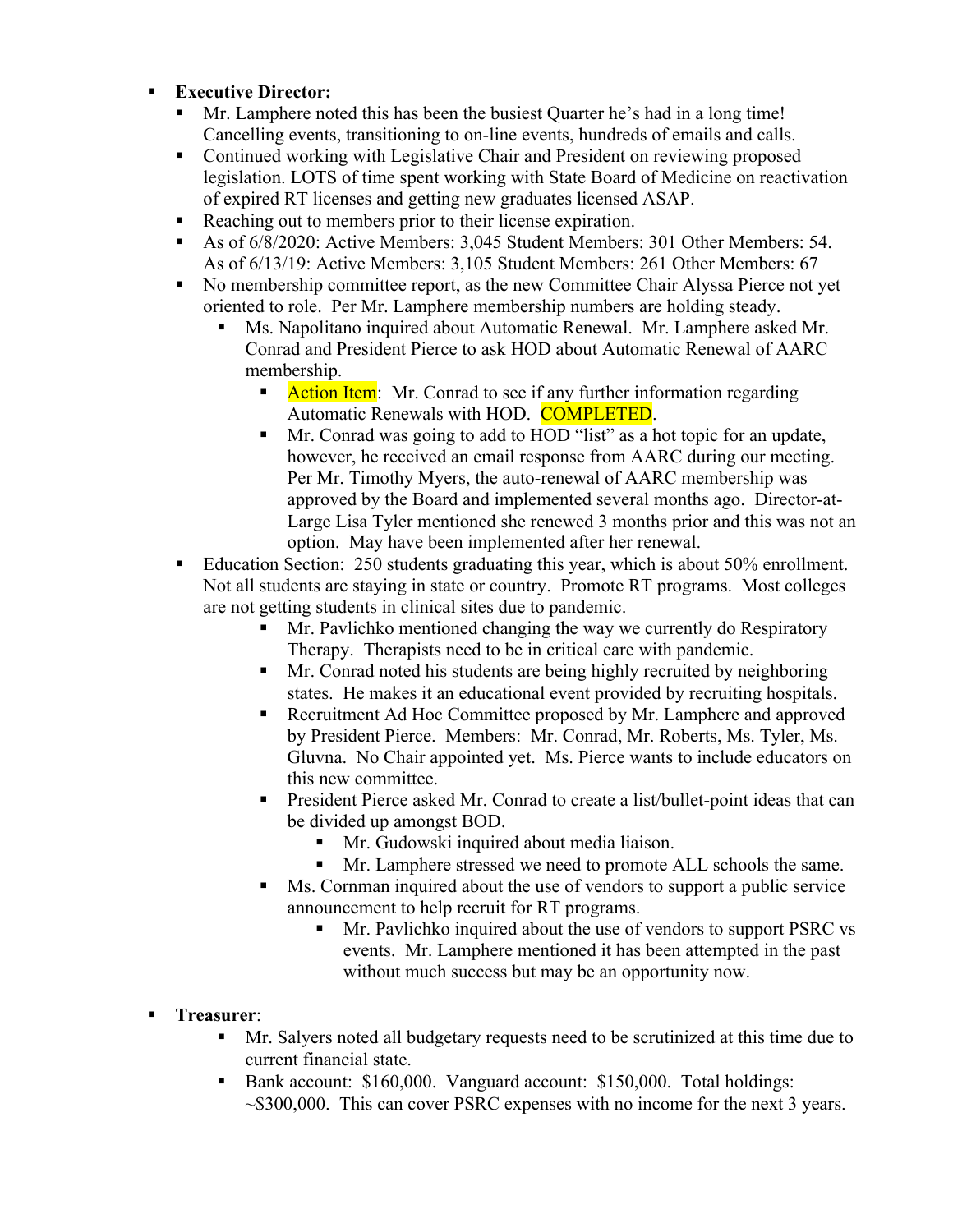- **•** President Pierce charged the BOD with an **Action Item** to submit one new revenue generating idea to President Pierce by June 30, 2020.
	- President Pierce suggested Pandemic t-shirts. Treasurer-Elect Kaitlin Hannigan & Alyssa Pierce will work on this project.
	- § Mr. Salyers suggested an impromptu seminar.
	- Mr. Lamphere mentioned we can't have too many webinars.
	- President Pierce also suggested surgical caps with #PSRCstrong

## § **DAL-Management**:

- § Mr. Pavlichko stated that the AARC wanted to be more inclusive in the Management section. Renamed Management and Leadership section. Increase AARC Connect footprint.
- § LARS Project (Leadership Associated for Respiratory Services): Engage leaders for the future of our profession. Garry Kaufman reached out to Dana Stauffer to chair the LARS Pilot.
	- Mr. Stauffer mentioned a kick off meeting Friday, June 19th at 11:30. Gives leaders in state a taste. Lecture to be provided on Resiliency as Leaders. Survey to leaders as what they want to see in future, networking opportunities. How do we as leaders have everything in toolkit, ie: growth, emotional intelligence.
		- Currently have 60 people registered for kick off meeting.
		- Mr. Lamphere to send Mr. Stauffer and Mr. Pavlichko the registered members and hospitals being involved.
		- Mr. Pavlichko to continue to invite Mr. Stauffer to BOD meetings.

# § **Delegates:**

§ Mr. Conrad mentioned nominations for the Bill Lamb award (given by AARC) is due on July 6, 2020. Looking for nominees who are Outstanding in the Field, Entrepreneurship, Above and Beyond in the profession. President Pierce asked for Mr. Conrad to send criteria to BOD. Will send suggestions via email.

# § **PRRC**:

- Natalie Napolitano mentioned the PRRC QI Research Team needs approval to send survey. Was initially created at time of the AS/BS survey. Needs to completed as an action item.
	- President Pierce will communicate with PRRC Committee regarding sending survey for BOD approval.

## § **Nominations**:

- § Alyssa Pierce noted that per PSRC By-Laws, a minimum of 45 days is required for the PSRC elections.
	- 6 positions open for election this year: President-Elect, Vice President, Secretary-Elect, East DD, Central DD, and West DD.
	- President Pierce requested the Board make certain we have good candidates who WANT to be on the Board and do the job and also to remember diversity.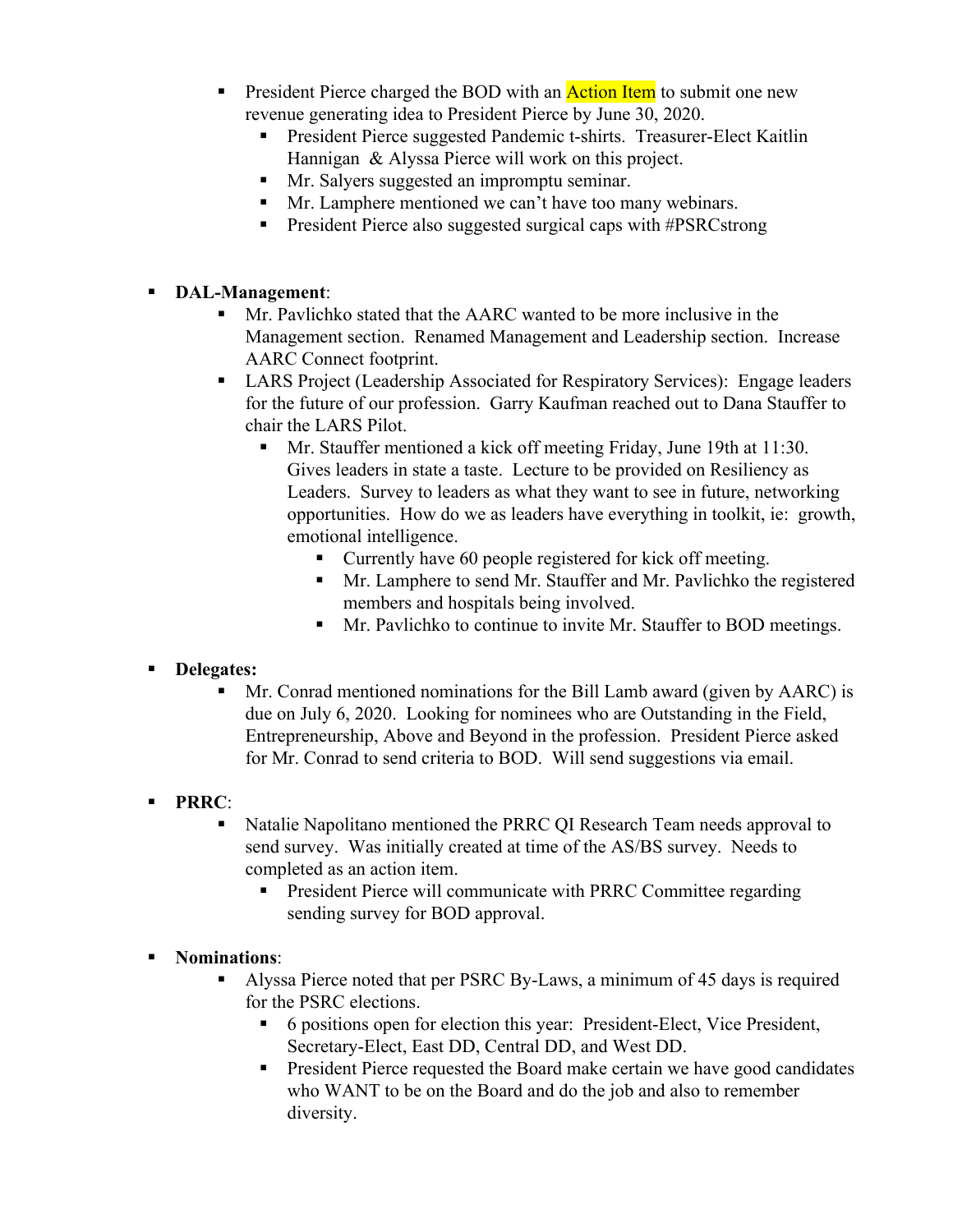- Mr. Lamphere noted that the change in term for Vice President to two years cannot happen his year as the updated Bylaws will not be finalized in time. However, he noted it actually doesn't matter because to stay on the rolling timeline, the change would need to start in 2021 anyway.
- Election results presented at 30 meeting.
- Proposed Schedule for upcoming election:
	- Nominations open June 19th
	- Nominations close July  $24<sup>th</sup>$ .
	- Board Reviews nominations and approves ballot no longer than August 3rd.
	- Election begins August  $9<sup>th</sup>$ .
	- Election ends September 26<sup>th</sup>.

# § **Bylaws:**

- § President Pierce congratulated Bylaws Committee Chair Randy Solly on his new position as Director of Clinical Education at Gwynedd-Mercy University.
- § Mr. Solly reviewed proposed changes to Bylaws.
- § Mr. Lamphere mentioned that many of the proposed changes clean up old Bylaws.
- § Mrs. Hannigan reviewed prior BOD minutes and added any changes discussed at previous BOD meetings. Mrs. Napolitano and Mr. Lamphere pursed together this information along with other ideas for changes to come up with the drafted recommended changes..
- Items. addressed in new Bylaws:
	- Definitions of terms. in offices.
	- Contingencies for vacant offices.
	- § Duties of officers and DD.
	- Election protocols: spells out which positions are open for nominations. VP position becoming a 2 year term. Three DD elected every other year and three DALs on opposite year.
		- DAL nominations come from specialty section, however whole membership will be able to vote for new DALs.
	- Repositioned the responsibilities of the DAL to a different section of Bylaws.
	- Added the Investment Committee as a Standing Committee.
	- Junior and Senior Delegate to continue vs a change to one delegate only.
		- Ms. Napolitano mentioned that even number of people on Executive Board with president being tie breaker, so adding Junior Delegate will be making it even vote.
			- o Decision made that Junior Delegate is not part of Executive Board.
			- o In the case of a tie vote, the Presidents vote breaks the tie. Mr. Lamphere will add wording to the draft proposal.
- § Mr. Solly noted that the PSRC State Tax Exemption and/or Federal 501c3 status required a dissolution clause in our Bylaws and this needs to be added. He will research this further and come up with recommended wording. Mr. Lamphere will review P&P manual to assess if Dissolution Clause is written within the manual.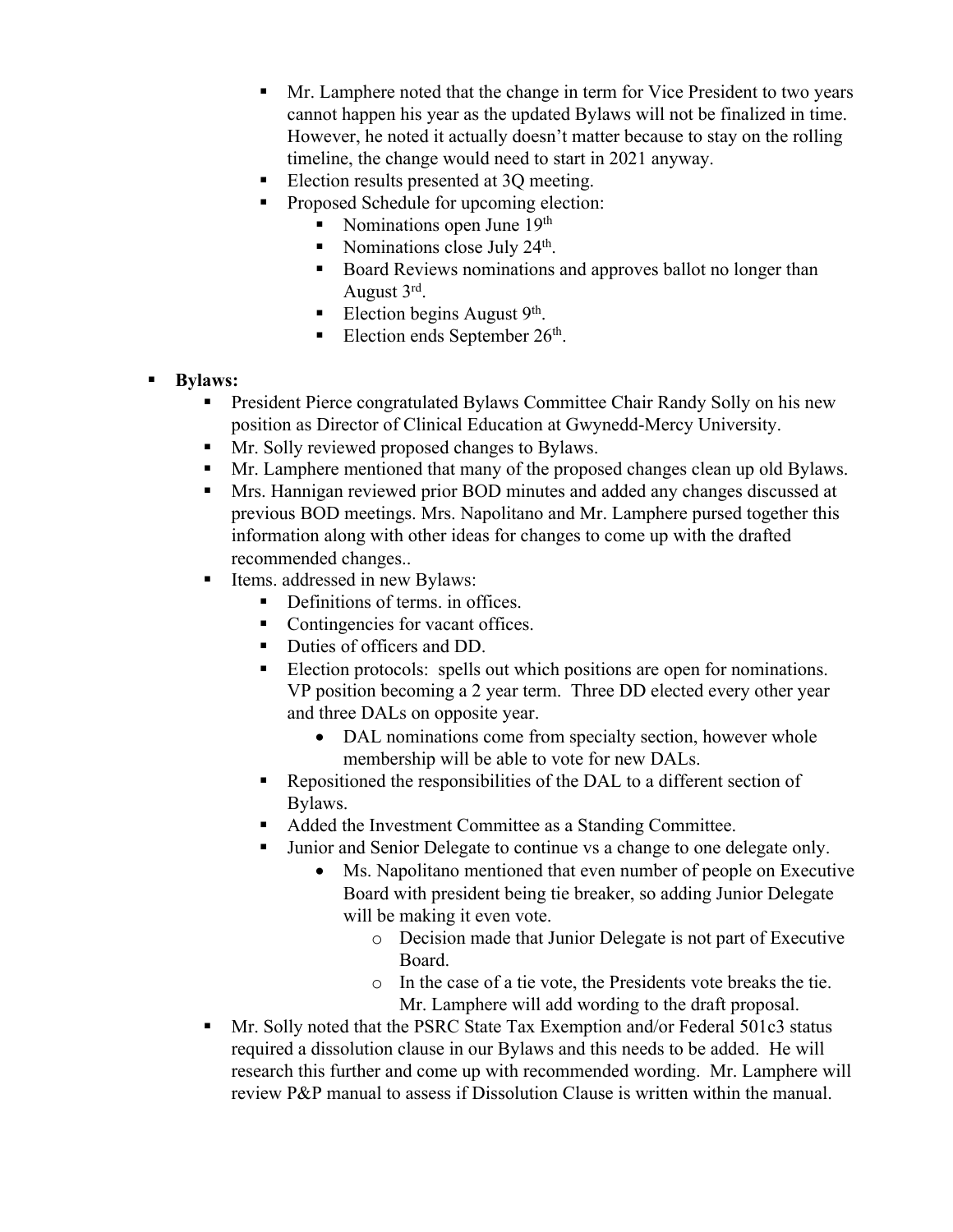- § Mrs. Hannigan mentioned that Budget in By-Laws that AARC only asks to see Budget by request. President Pierce mentioned a report is due 2020. Mr. Salyers and President Pierce stated it is a Policy. Mr. Lamphere to generalize the statement in Bylaws to will submit requirements to AARC as requested.
- **Action Item:** Mr. Lamphere will work with Mr. Solly to add the needed amendments to the draft of the proposed Bylaws and send to the Board as soon as possible for review and approval by e-vote.

## **8. Unfinished/Old Business**

- Review Action Items.: Reviewed and updated
- Status and plans for 2020 PSRC educational offerings (conferences / seminars / webinars). Mr. Lamphere reviewed educational events and status:
	- Eastern Regional Conference was rescheduled to September 24-25, 2020. Never signed a new contract. Should be able to cancel event without penalty.
	- NW Spring Seminar was transitioned to virtual webinar. Went well with approximately 346 attendees. 4 hour conference. Four speakers utilized from the "live" conference. Only issue was the ability for some attendees to get and stay connected. This was likely due to their internet connection and not a problem with the system.
	- All other Summer events were previously cancelled (Wilkes-Barre, Abington).
	- Western Regional Conference in Mars, PA is scheduled for September 17-18, 2020. Second biggest conference for PSRC. If hotel is closed, probably will be able to get out of contract. If hotel open, we have a contract and they could try to charge us a large "no show" fee. If they try to do that, Mr. Lamphere will threaten to never hold an event both at the facility AND any other facility in that hotel chain again.
	- Central Regional-Lancaster, PA: October 21, 2020. Finances small for this event but should be able to get out of contract.
	- Possibility to hold events due to moving to green zone. However, will people feel comfortable attending.
	- Lack of corporate sponsors due to travel bans from companies. Most are cancelling travel for the rest of 2020.
	- An additional live webinar is in the works with Ira Chevitz, Keith Lamb, and 2 other speakers. Will be ready for late July.
	- Mr. Salyers asked how can we have corporate sponsors without a physical event? Mr. Lamphere mentioned Masimo interested in sponsoring a live webinar.
	- Discussion regarding use of corporate sponsors for getting managers together.
	- Mr. Lamphere made a recommendation to cancel all live events for 2020 and holding as many live webinars for CRCE credits as possible. He noted that the Governor has issued a waiver that removes the "live" requirement for CRCEs through the end of 2020 as part of his emergency declaration powers. However, a bill has just passed the PA House and Senate that would remove emergency declaration. If passed, waiver of "live" credits would be eliminated. Ms. Napolitano proposed that we be transparent and inform the membership of the current Bill.. Mr. Lamphere noted he already updated the PSRC website to state that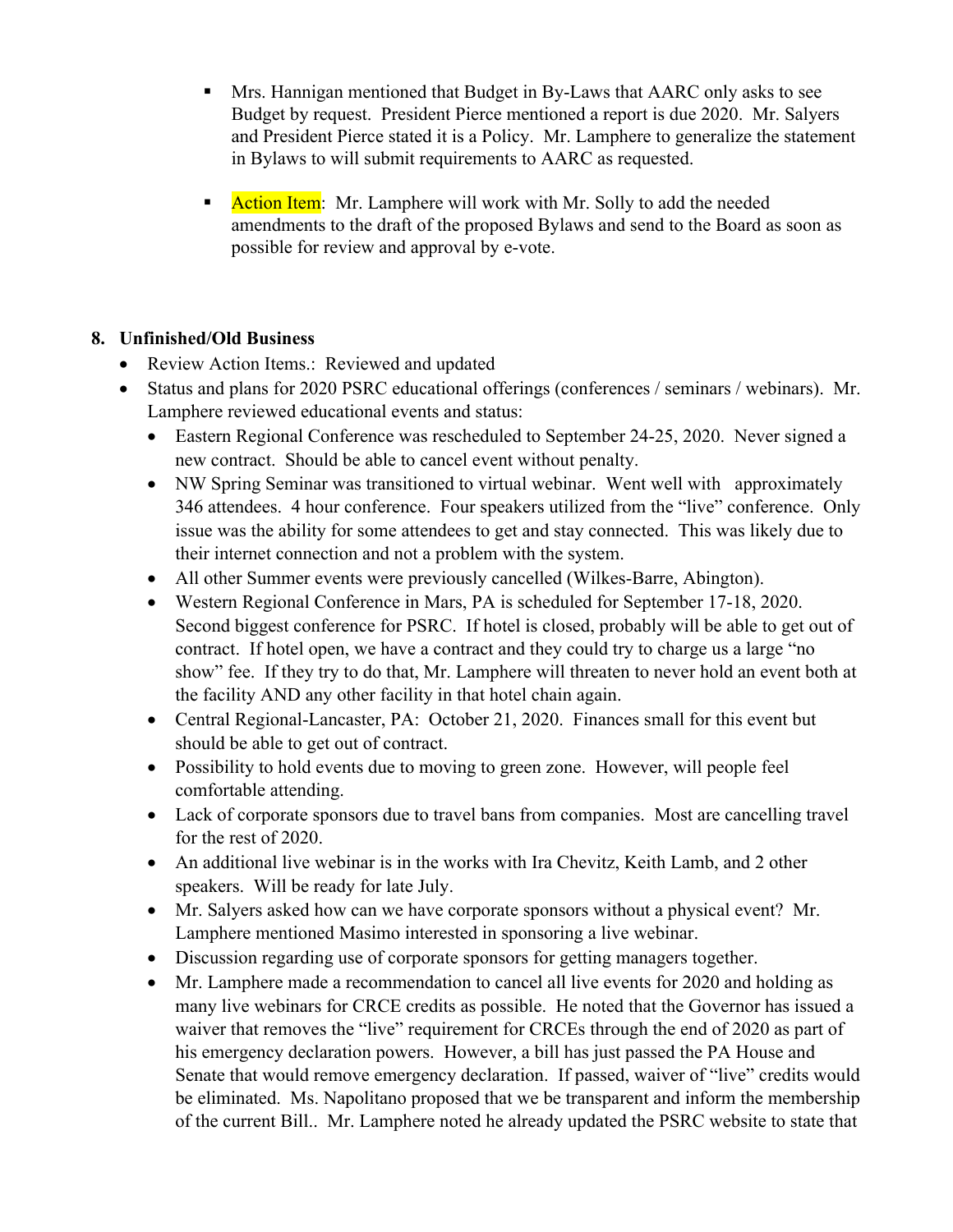the 10 hour "live" requirement has been waived. Therefore, at this time, the Board agreed that we will not make a public statement on the requirement as it could change. Once a final decision on the bill (which will likely go to court) has been made, we will publicize the requirements for license renewal.

**Action Item** Mr. Lamphere will add a "however…" statement to Member section under licensing information of PSRC website that explains the proposed Bill could change things.

- Mrs. Pierce confirmed that webinars are considered live events when attending.
- Mr. Pavlichko asked what the financial impact this will have without holding live events. Mr. Lamphere mentioned a loss of about \$60-90,000 for year. NW Regional webinar earned about \$4500.
- Mr. Conrad asked about "live" webinar fee and "recorded" version. Mr. Lamphere stated we will offer both live and recorded. Increase cost for non-AARC members. \
- **A motion** was made by Director-at-Large Karsten Roberts and seconded by Mr. Conrad to cancel all live conferences for 2020. **The motion was unanimously approved**.
- Mr. Pavlichko asked that we attempt to include vendors in the upcoming Webinars. **Action Item** Mr. Lamphere to speak with Massimo regarding their ideas. Matt, Dana, Margie to talk with vendors.
- **Action Item:** Mrs. Napolitano wants to do research webinar to include abstract presentations that were to occur at the Eastern District PSRC Conference. Mr. Gudowski will assist.
- Mr. Lamphere stated his plans for webinars in July, August, September, October, and possibly November. Possible Ethics and Safety in December. Two to four topics at a time.
- President Pierce mentioned AARC Summer Forum canceled live event. Now online called AARC Live.

**Action Item** Mr. Lamphere will advertise event.

- Gail Varcelotti mentioned AASM is doing a big sleep conference end of August. Interesting to see if the four day conference is still going to be held.
- Mr. Lamphere noted there is a good chance that AARC Congress will be cancelled but no decision has yet been made.
- Mr. Lamphere proposed each DAL get a conference together for webinar. Including Neo-Peds, Asthma, Diagnostics.
- President Pierce proposed an individual 4 hour sleep Webinar. Mr. Lamphere noted that AARC accreditation for continuing education for sleep credentials (RPSGT) is no longer accepted and must go through the BRPT itself or the AAST. Will work on a probable Fall sleep event.
- President Pierce requested email to the PSRC therapists to make them aware of dates and cancellation of all live conferences now. Mr. Pavlichko suggested maintaining currently scheduled dates for conferences. Mr. Lamphere agreed to try to do so whenever possible. **Action Item** Mr. Lamphere will send out this email once new webinar dates are determined.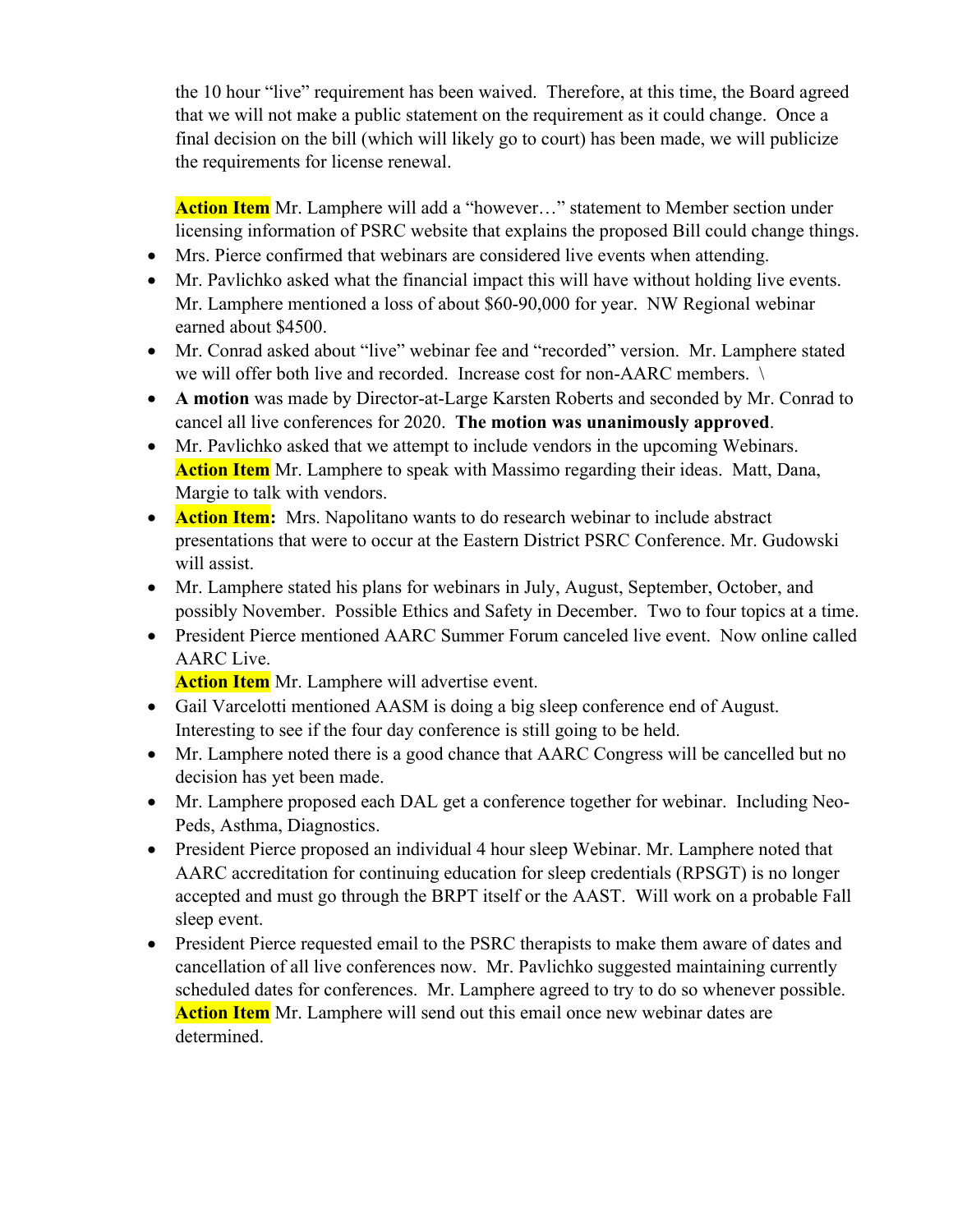#### **Unfinished/Old Business (continued)**

- COVID-19 update:
	- $\circ$  Director-at-Large Jason Lake noted the difficulty getting staff off for vacation, switches due to COVID-19. Hospitals may not allow staff to attend live events due to the increase in staffing requirements.
	- o Mr. Pavlichko noted that Lancaster County increasing numbers of COVID. Nervous about Central meeting in October. Need innovative ways to get corporate sponsorship.
	- o West District Director Christine Gluvna agreed. Hospitals allowing staff to attend seminars. Fall seminar 4 CRCE. October 24, 2020. UPMC-Hamot. It will depend on if hospital allows visitors at that time. No cost associated for PSRC. Income loss from registration.
- 2020 Board Meetings
	- o Ms. Gluvna inquired about 2020 BOD meetings. President Pierce stated that the 3rd quarter meeting will be held virtually but no decision will be made regarding the  $4<sup>th</sup>$  qtr meeting at this time and she will keep the room we have reserved for that meeting for now.
- Board of Directors Involvement
	- o President Pierce mentioned the need for BOD involvement. Review terms. of meetings. "You have to do what you signed up to do." PSRC can't stop working. We have to do what we have to do.
	- o President Pierce set a charge for all members to find members who are willing to do the work and be members of the Board and Committees.
	- o Policy and Procedure rules changed that were voted on in January 2020.
	- o Per Policy and Procedure if not attending a meeting, President Pierce needs to be notified.
- Licensure update
	- o 28 reactivations of their license for COVID. No application or CRCEs needed for reactivation of license. Expires 2020. If maintaining license for 2021-22 will be required to submit same CRCEs and Child Abuse education. Worked very quickly.
	- o Student temporary license: some college graduates went smoothly, however other colleges did not get through quick enough. May graduates resolved. Hopefully upcoming graduates this will not be an issue.
	- o NBRC new testing centers. Some testing centers closing
	- o At home testing has worked, but sometimes with delays due to on-line proctoring.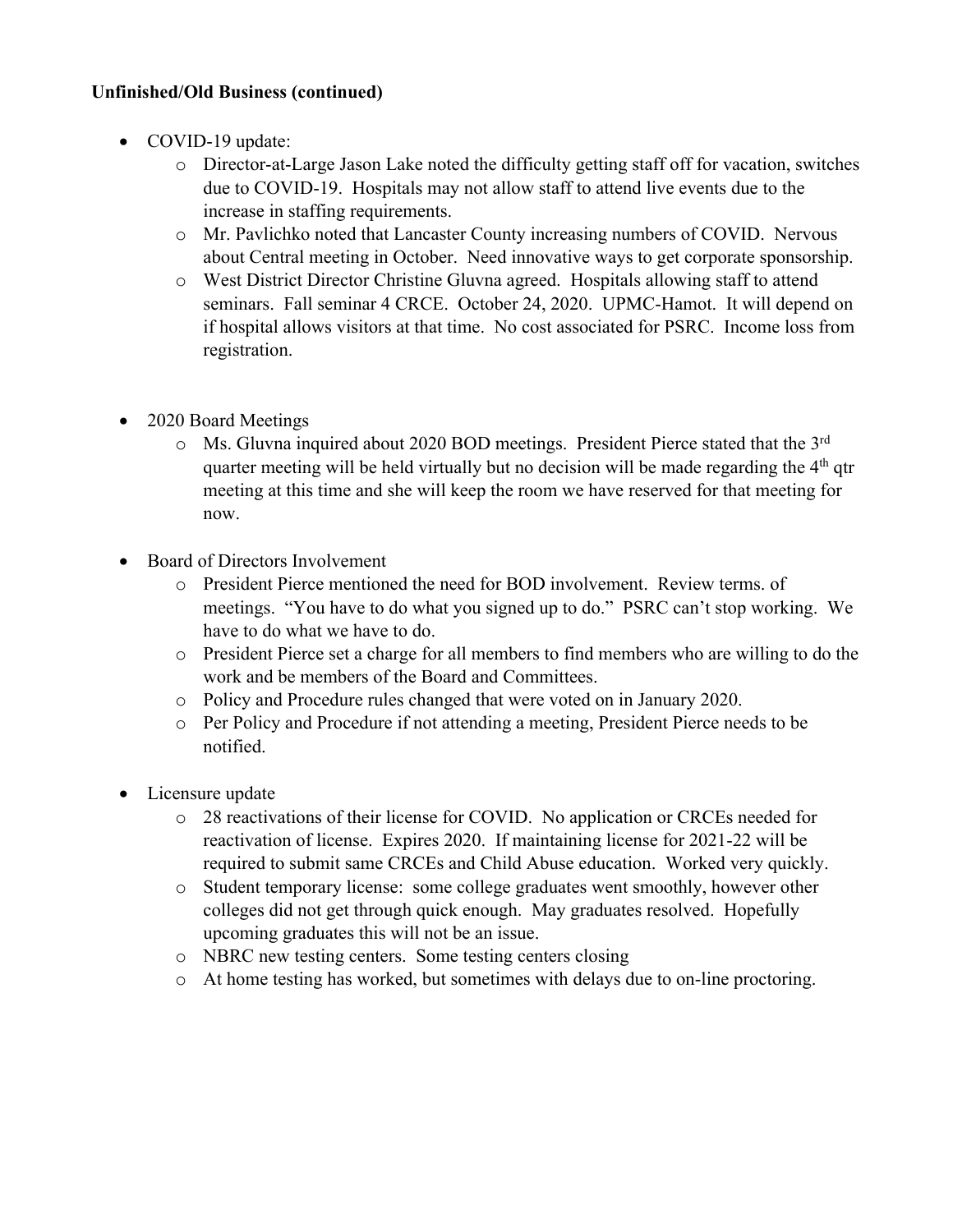## **9. New Business**

- PSRC financial update / Ideas for revenue generation for remainder of 2020
	- o See above under Committee Reports
- PSRC Bylaws update review  $&$  vote
	- o See above under Committee Reports
- PSRC nominations & elections
	- o See above under Committee Reports
- Leadership meeting / LARS project
	- o See above under Committee Reports
- PSRC Statement on racial injustice
	- o Ms. Sebastian brought up concern regarding needing a statement on racial injustice.
	- o President Pierce has been drafting up a statement and will send out to BOD.
	- o Mr. Salyers suggested looking at the AARC's statement and using it for PSRC.
	- o Mr. Lamphere suggested keeping it short, recognize our mistake.
	- o Brought up earlier regarding the Board is not diverse.
	- o Mr. Lamphere stated that there is no Diversity policy within PSRC.
	- o Mr. Stauffer asked about Core Value statement within PSRC.
	- o President Pierce suggested considering the inclusion of a slide or two at LARS Project Webinars from Leadership Book regarding Diversity.
	- o Mr. Pavlichko and President Pierce to reach out to Office of Diversity at University of Pennsylvania for Speaker. Mrs. Napolitano and Ms. Tyler will reach out to Children's Hospital for potential speaker. Ms. Sebastian will reach out at Abington for speaker.
	- o Ms. Varcelotti noted the NIH has published a statement Cultural Competence and Ethnic Diversity in Healthcare. Several whitepapers. Published May 16, 2019.
	- o Mr. Lamphere suggested to personalize statement to Respiratory Therapists in PA. He made a recommendation to President Pierce that she created an Ad Hoc Committee On Diversity. President Pierce agreed and suggested Ms. Sebastian be the Chair of this committee. Members include: Mr. Roberts, Ms. Varcelotti, President Pierce, Mr. Pavlichko.
	- o Action Item: Ad Hoc Committee on Diversity to create a statement and/or policy on diversity

# **10. Meeting Adjournment**

• There being no further business, *at 11:45 am Mr. Salyers made a motion to adjourn the meeting. Mr. Lake seconded motion. A vote was taken and the motion carried unanimously.*